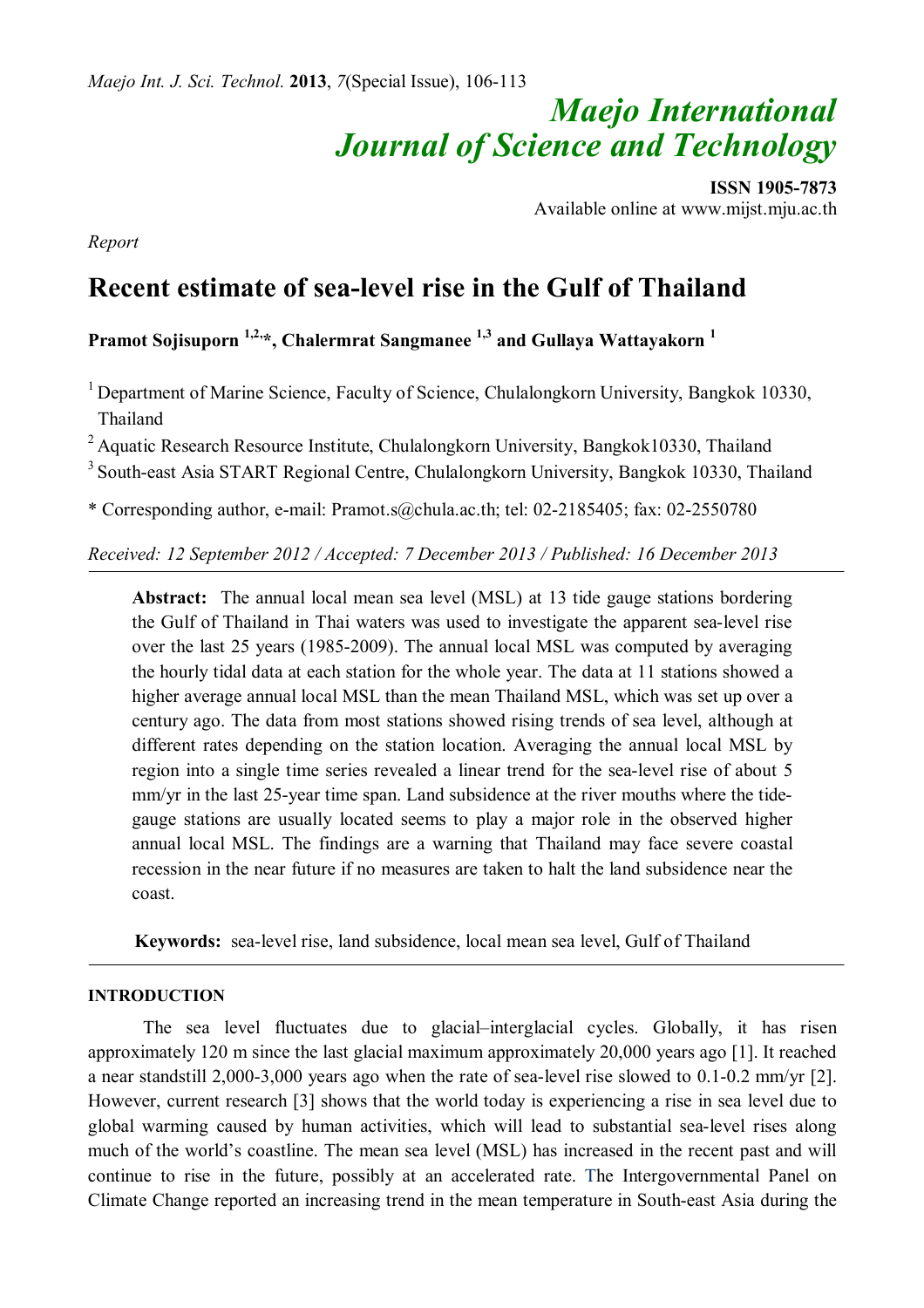past several decades, with 0.1-0.3°C increase per decade recorded between 1951-2000. The region has also experienced a decreasing trend in rainfall and rising sea level, at 1-3 mm per year [4]. The projected precipitation during 2090-2099 also shows drier winter and wetter rainy season for the region.

Over the past three decades, there has been some debate on the sea-level rise in the Gulf of Thailand. Punpuk [5] low-pass filtered the hourly tidal data collected during 1960-1966 at two stations, namely KohLak and Sattahip, on the western and eastern coasts of the upper Gulf of Thailand and found that the annual sea level variation was about 0.5 m, and that this was in direct response to the Ekman transport due to the monsoonal wind regimes, while the response to the atmospheric pressure was found to be negligible. In 1992, the same author analysed the 50-year records (1940-1999) of the monthly tidal data at Koh Lak, Sattahip, Koh Sichang, Bangkok Bar and Chulachomkhlao Fort, and found a slightly decreasing trend in the MSL at Koh Lak and Sattahip, while the MSL at the other three stations showed an increasing trend. He hypothesised that the relative MSL rise at Bangkok Bar and Chulachomkhlao Fort was due to land subsidence [6].

Neelasri *et al*. [7] processed the hourly tidal data at Koh Lak and Sattahip by means of lowpass filters into monthly-mean tide levels, annual MSLs and the MSLs over the 1963-1987 period, and reported that the monthly-mean tide level during the north-east monsoon (November-December) was approximately 40 cm higher than the level during the south-west monsoon (June-July), which conformed to the yearly constituent  $(S_a)$  obtained from harmonic analysis [8]. The obtained 25-year MSLs for Koh Lak and Sattahip of 251.5 cm and 242.4 cm suggested a slightly declining level of 0.6 cm and 0.3 cm respectively.

In accord with Neelasri *et al*. [7], Vongvisessomjai [9] analysed continuous monthly MSLs over the 56-year span (1940-1996) at Koh Lak and Sattahip and found a declining rate of sea level at both places to be 0.36 mm/yr. These two tide stations are located on firm ground that is not likely to be affected by land subsidence. Vongvisessomjai concluded that the MSL in the Gulf of Thailand was falling slightly or not changing [9], which is in contrast to the belief that the sea level is rising in the Gulf of Thailand at the same rate as that in the high and middle latitudes.

Finally, Niemnil [10] analysed the sea level trend using the annual sea level data over a 63 year span (1940-2003) at Koh Lak, Koh Mattaphon, Koh Sichang and Sattahip, and found that the MSL at Sattahip, Koh Mattaphon and Koh Sichang had risen at a rate of 0.22, 0.51 and 0.81 mm/yr respectively, while that at Koh Lak had fallen at a rate of 0.52 mm/yr.

The relative sea level is affected by vertical land movements caused by tectonic movements, sedimentation, groundwater extraction and oil extraction [11]. From the inconclusive results summarised above, one wonders what happened to the tide-gauge data in Thailand. The main culprit is likely to be the vertical land movement that had been incorporated into the apparent sea level rise/fall in the tidal record. In fact, using geodetic data obtained from the Royal Thai Survey Department of the Royal Thai Army, Trisirisatayawong *et al*. [11] gave the following figures as the absolute long-term sea-level rises:  $5.0 \pm 1.3$  mm/yr at Sattahip (1942-2004),  $4.5 \pm 1.3$  mm/yr at Koh Sichang (1940-1999),  $4.4 \pm 1.1$  mm/yr at Koh Mattaphon (1964-2004) and  $3.0 \pm 1.5$  mm/yr at Koh Lak (1940-2004). Analysis of altimetric data (1993-2009) [11] gave lower absolute sea-level rising rates at Sattahip (4.8 $\pm$  0.7 mm/yr) and Koh Mattaphon (3.2 $\pm$  0.7 mm/yr) but higher values at Koh Sichang (5.8 $\pm$ 0.8 mm/yr) and Koh Lak (3.6 $\pm$  0.7 mm/yr). Thus, the absolute long-term (1940-2004) sea-level rising rate for the Gulf of Thailand derived from the altimetric data and tide-gauge data at Koh Lak was  $3.0 \pm 1.5$  mm/vr.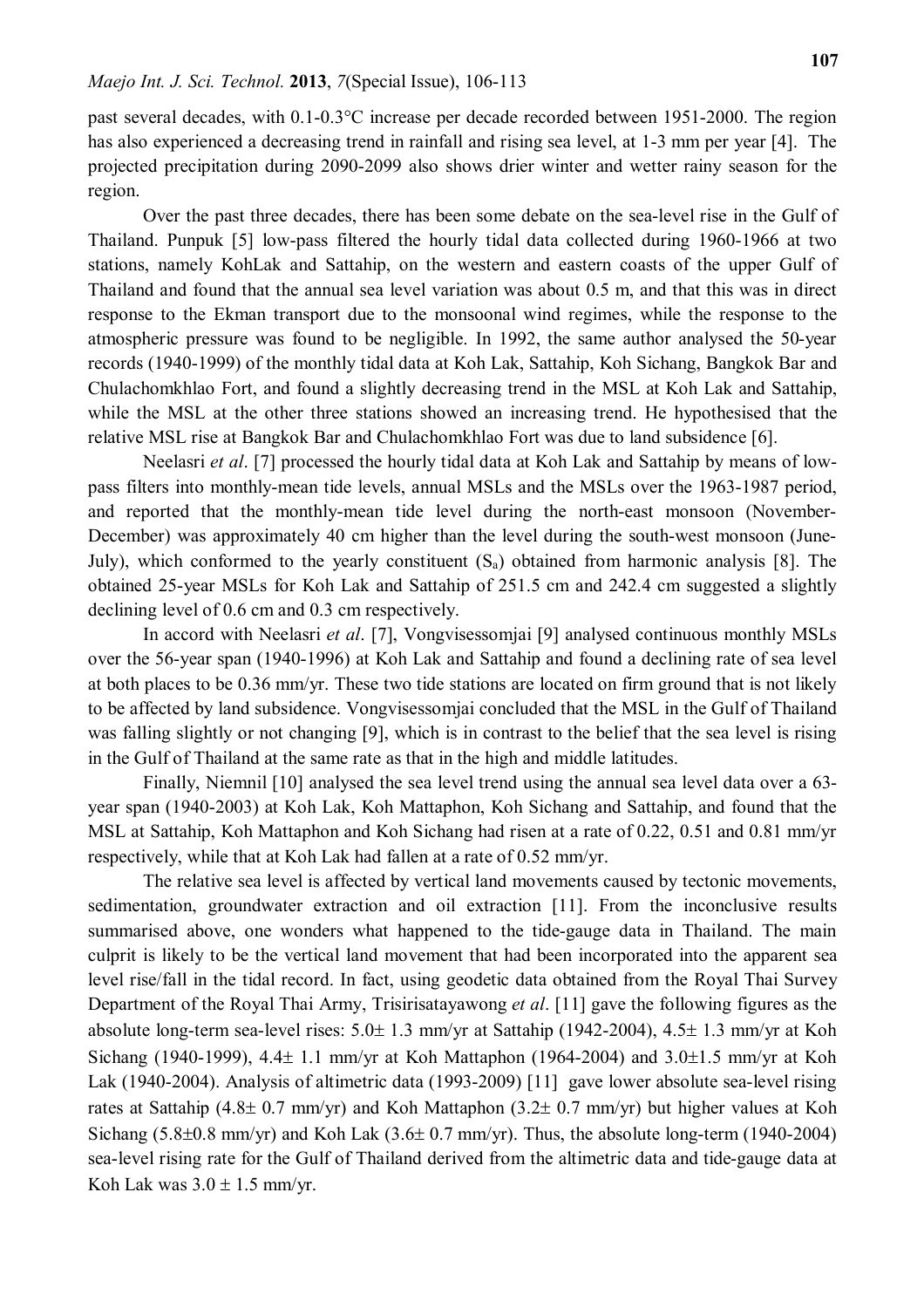#### *Maejo Int. J. Sci. Technol.* **2013**, *7*(Special Issue), 106-113

There are throughout the Gulf of Thailand a number of tide gauges which are operated by the Marine Department. The present study is an attempt to investigate the local sea-level trend for the Gulf of Thailand using these available tidal data. The studies result should ascertain the rising/decreasing trend of the MSL in the gulf.

# **METHODS**

The Gulf of Thailand is part of the continental shelf on the south-west frank of the South China Sea. The gulf is about 400 km wide and 720 km long and aligns itself in a NW-SE direction (Figure 1). The shallow (15 m deep on average) northernmost end is called the Upper Gulf of Thailand and is about 100 x 100 km in size, where micro- to meso-tides can be found, which can be classified as a semi-diurnal tide with inequalities, mixed tide and diurnal tide [12].



 **Figure 1.** Map of the Gulf of Thailand showing tidal gauge stations along the coast. The station names and their locations are given in Table 1. (Base map is obtained from Google Earth.)

The annual local MSLs from 18 tide-gauge stations (Table 1) along the coast of the gulf were obtained from the Marine Department (upon request). Owing to the limitation of record length and the fluctuation in the yearly data, the data from only 13 tide-gauge stations out of 18 were chosen for further analysis (Table 1). The longest record started from 1982 until present (2012). However, the data after 2004 were omitted because the 2004 Sumatra earthquake event caused the landmass to move continuously downward. Regression analysis was performed on the tide-gauge data to reveal the changing trends (if any).

#### **RESULTS AND DISCUSSION**

Figure 2 displays the rise in the average local MSL during 1985-2009 obtained from the combined data from 13 tide gauges operated by the Marine Department. The relative sea level rise in the gulf was about 5 mm/yr. When the data after 2004 were omitted, the relative rise was only 4 mm/yr. When the data from each tide-gauge station was analysed individually, three showed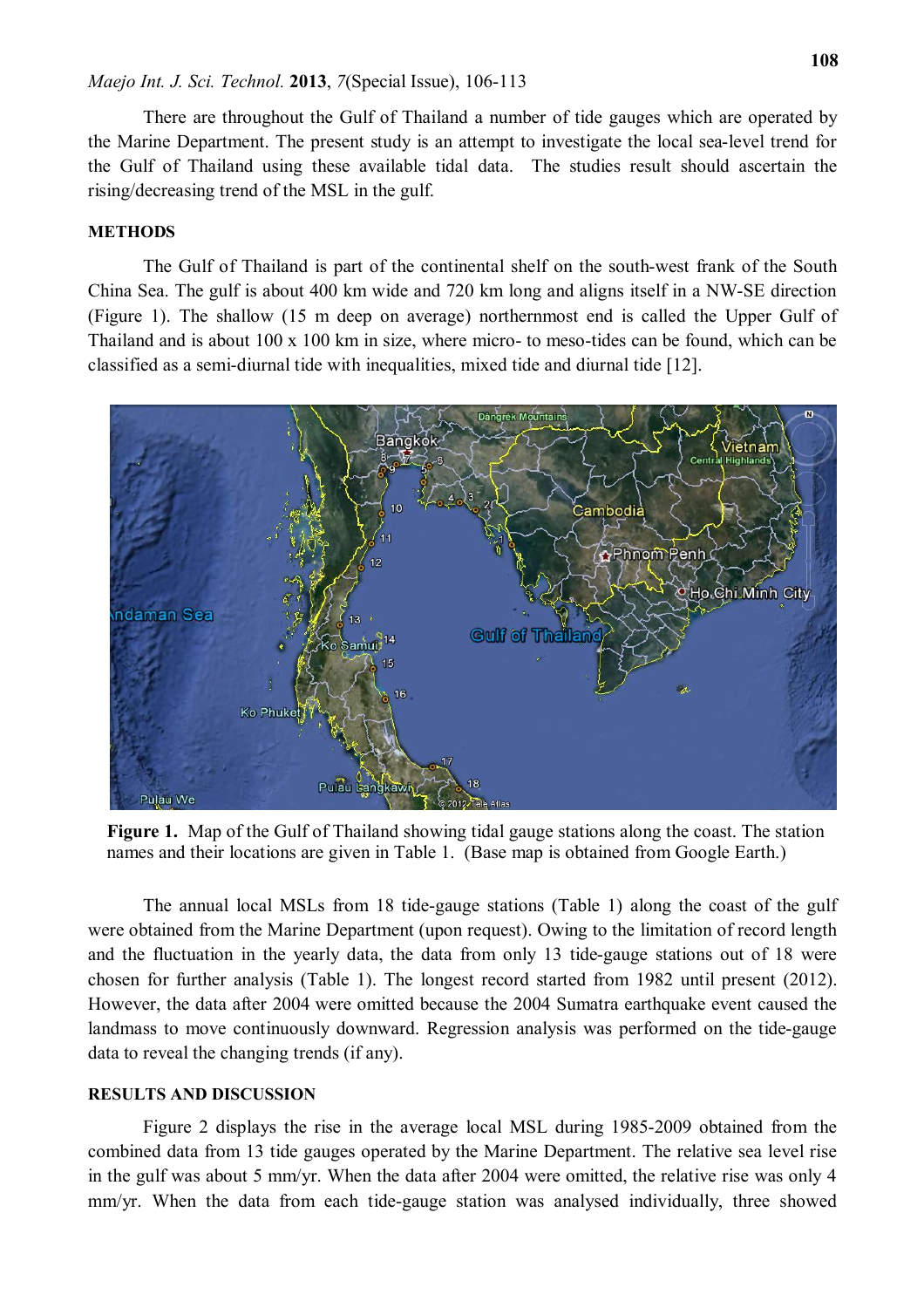negative trends, viz. KlongYai (-0.2 mm/yr), Rayong (-2.6 mm/yr) and Langsuan (-11.2 mm/yr). The station at Langsuan coincided with GPS stations where land uplifting had been detected [11].

**Table 1.** Locations of the tide gauge stations maintained by the Marine Department [13] and the time periods of record. The stations in parenthesis were omitted from analysis due to short record length.

| Region  | Station name       | Latitude $(N)$         | Longitude $(E)$         | Record length | No. of years   |
|---------|--------------------|------------------------|-------------------------|---------------|----------------|
| Eastern | 1. KlongYai        | $11^{\circ} 46' 57.9"$ | $102^{\circ} 52' 02.8"$ | 1993-2004     | 14             |
|         | 2. ThaChalab       | $12^{\circ}31'54"$     | $102^{\circ} 03' 41"$   | 1981-2009     | 29             |
|         | 3. Prasae          | $12^{\circ} 41' 41''$  | $101^{\circ}$ 42' 21"   | 1978-2009     | 32             |
|         | 4. Rayong          | $12^{\circ} 39' 30"$   | $101^{\circ} 16' 28"$   | 1981-2009     | 28             |
| Upper   | $(5.$ AoUdom $)$   | $13^{\circ}$ 07' $25"$ | $100^{\circ}$ 53' 46"   | 2006-2007     | $\overline{2}$ |
|         | 6. Bangpakong      | 13° 29' 00"            | $101^{\circ} 00' 23"$   | 1981-2007     | 27             |
|         | 7. SamutSakhon     | 13° 30' 36"            | $100^{\circ}$ 16' 40"   | 1977-2009     | 29             |
|         | 8. SamutSongkram   | $13^{\circ} 22' 36''$  | 99° 59' 44"             | 1977-2007     | 31             |
|         | (9. Ban Laem)      | $13^{\circ} 15' 47"$   | 99° 56' 44"             | 1996-2007     | 12             |
| Western | 10. Pranburi       | $12^{\circ} 24' 17"$   | 99° 59' 41"             | 1992-2004     | 13             |
|         | $(11.$ Klong Warl) | $11^{\circ} 44' 27"$   | 99° 47' 38"             | 2006-2009     | $\overline{4}$ |
|         | (12. Bang Sapan)   | $11^{\circ} 12' 16''$  | 99° 35' 06"             | 1999-2004     | 5              |
|         | 13. Langsuan       | $9^{\circ} 56' 38"$    | 99° 09' 38"             | 1982-2007     | 26             |
|         | (14. Samui)        | $9^{\circ} 32' 10''$   | 99° 56' 02"             | 2006-2009     | $\overline{4}$ |
|         | 15. Sichol         | $9^{\circ} 00' 45"$    | 99° 55' 07"             | 1993-2007     | 15             |
|         | 16. Pakpanang      | 8° 21' 11"             | $100^{\circ}$ 12' 08"   | 1986-2009     | 24             |
|         | 17. Pattani        | $6^{\circ}$ 54' $08"$  | $101^{\circ}$ 14' 57"   | 1978-2009     | 32             |
|         | 18. Naratiwat      | $6^{\circ} 25' 26"$    | $101^{\circ}$ 49' 48"   | 1978-2009     | 32             |

## **Average mean seal levels in the Gulf of Thailand**



**Figure 2**. Average local MSLs from the combined tide-gauge data obtained from 13 stations with the regression line, regression equation and  $R^2$  correlation coefficient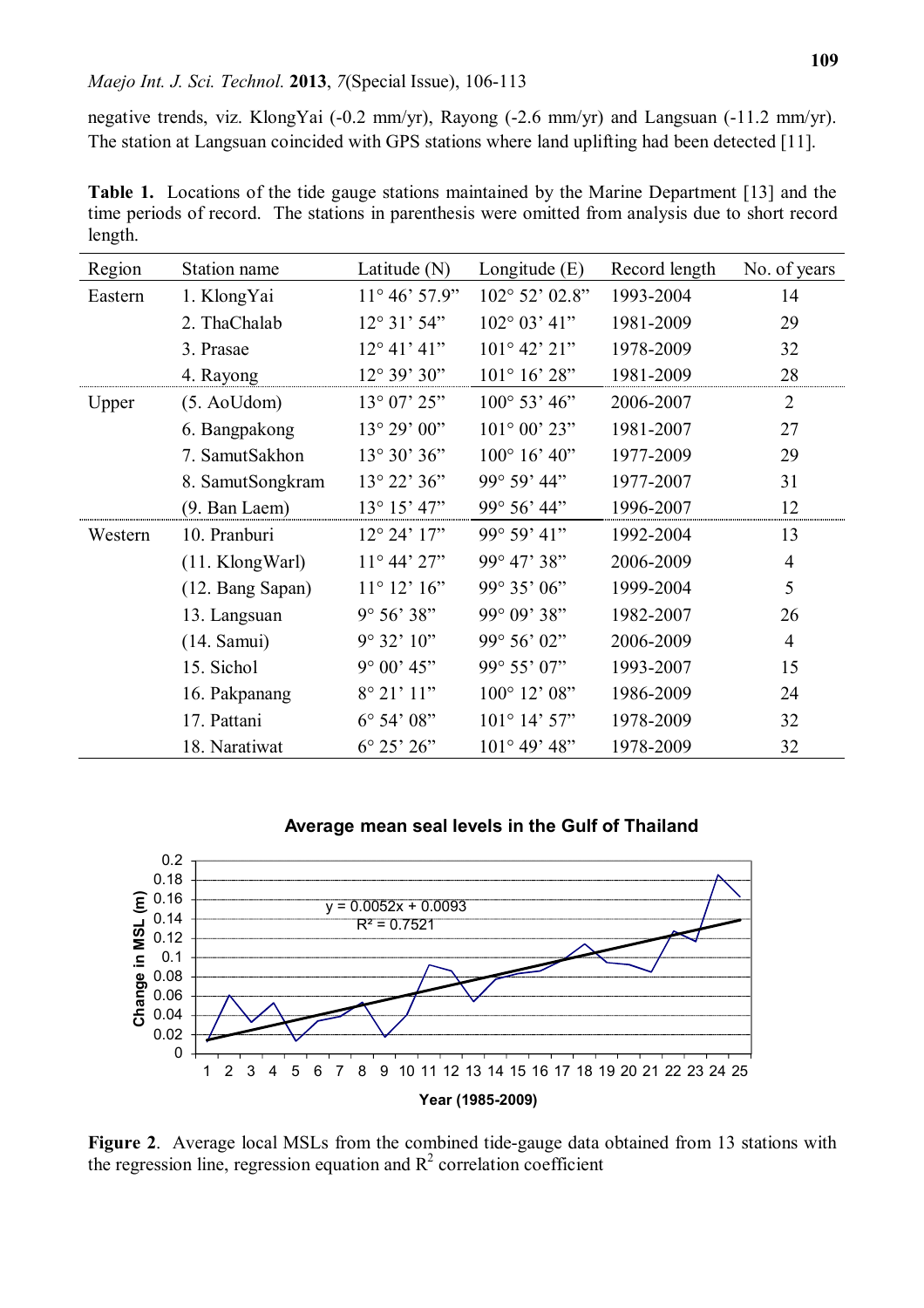#### *Maejo Int. J. Sci. Technol.* **2013**, *7*(Special Issue), 106-113

As the MSL differed by location, we analysed the data by region. Figure 3 displays fluctuations in the annual MSL at three stations, i.e. Samut Songkram, Samut Sakhon and Bangpakong, in the upper gulf. These stations are located near the river mouths where land subsidence occurs. Regression analysis of the average annual data shows a relative rising trend of 12.7 mm/yr ( $R^2 = 0.90$ ). Clearly the land subsidence problem has contributed to the apparent rising sea level for this area. A study by Thammasart University Research and Consultancy Institute in 2009 [14] reported a similar result.



**Figure 3.** Fluctuations in the annual MSL during 1982-2004 at three tide-gauge stations in the upper Gulf of Thailand

Figure 4 shows fluctuations in the annual MSL at four stations, i.e. KlongYai, Tha Chalab, Prasae and Rayong, along the eastern side of the gulf. Only Tha Chalab station showed any significant increase in MSL, although with wild fluctuation, while the MSL at the other three stations varied only slightly from year to year. Regression analysis of the average annual data gave a relative rising trend of 4.5 mm/yr, although this was somewhat poorly supported ( $R^2 = 0.3$ ). Excluding the erratic data from Tha Chalab station, the rising sea level was minimal at 0.7 mm/yr  $(R<sup>2</sup> = 0.03)$ . In contrast to this, using six tide-gauge stations in this region, the study by Thammasart University Research and Consultancy Institute [14] reported a sea-level rise of 3.58-6.57 mm/yr.

Figure 5 shows the fluctuation in the annual MSL at six stations, i.e. Pranburi, Langsuan, Sichol, Pakpanang, Pattani and Naratiwat, along the western side of the gulf. The annual MSL at Sichol was below the country's MSL at all times, while that at Pakpanang rose from 0.2 m below it to about the same level as that of the country at present. Langsuan was the only site that clearly showed a falling trend in the local MSL. Regression analysis of the average annual data revealed a relative falling trend of -0.8 mm/yr ( $R^2 = 0.02$ ). Thus, the MSL trend for the eastern and western coasts of the gulf is still debatable because of the contradictory trends among the tide-gauge data as well as the scarcity of available data in the past. Thammasart University Research and Consultancy Institute [14] reported that the upper and middle regions of the gulf's western side experienced a net sea-level fall while the lower region experienced a rise.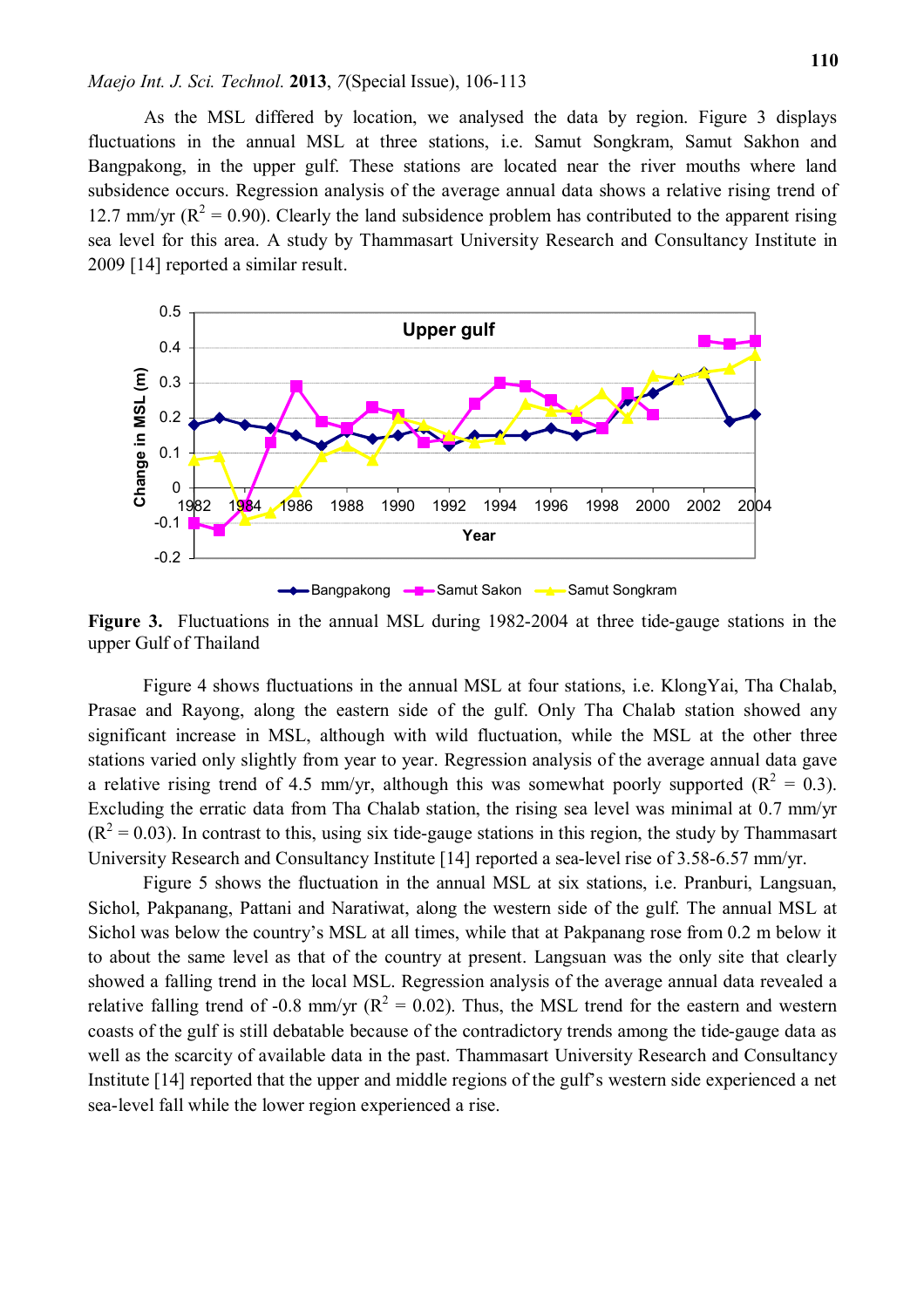

**Figure 4.** Fluctuations in the annual MSL during 1982-2004 at four tide-gauge stations along the eastern side of the Gulf of Thailand



**Figure 5.** Fluctuations in the annual MSL during 1982-2004 at six tide-gauge stations along the western side of the Gulf of Thailand

The above-mentioned results were the apparent (relative) sea-level rise obtained from the tide-gauge data. In order to get the absolute MSL rise, one must consider the vertical crustal motion. Recently, the vertical crustal motion in Thailand has been monitored by the Royal Thai Survey Department of the Royal Thai Army. Trisirisatayawong *et al*. [11] used the vertical crustal motion at Chon station (in Chon Buri province), Koh Lak station (in Prachuab Kirikhan province) and Banh station (in Chumporn province) to come up with the absolute sea-level rise at Sattahip, Koh Lak and Mattaphon tide-gauge stations. Here, the vertical land movement data at Chon and Bahn were used to evaluate the absolute sea-level rises for sites located along the eastern and south-wesstern coasts of the gulf respectively (Table 2). Since the land subsidence rate (caused by human activities) along the inner part of the upper gulf was quite high, we opted to use the relative sea-level rise as the absolute one. The absolute sea-level rise appeared to vary with region, ranging from 1.4 to 12.7 mm/yr (Table 2). The rate of sea-level rise in the inner part of the upper gulf was quite high and this will likely lead to frequent coastal flooding in the future.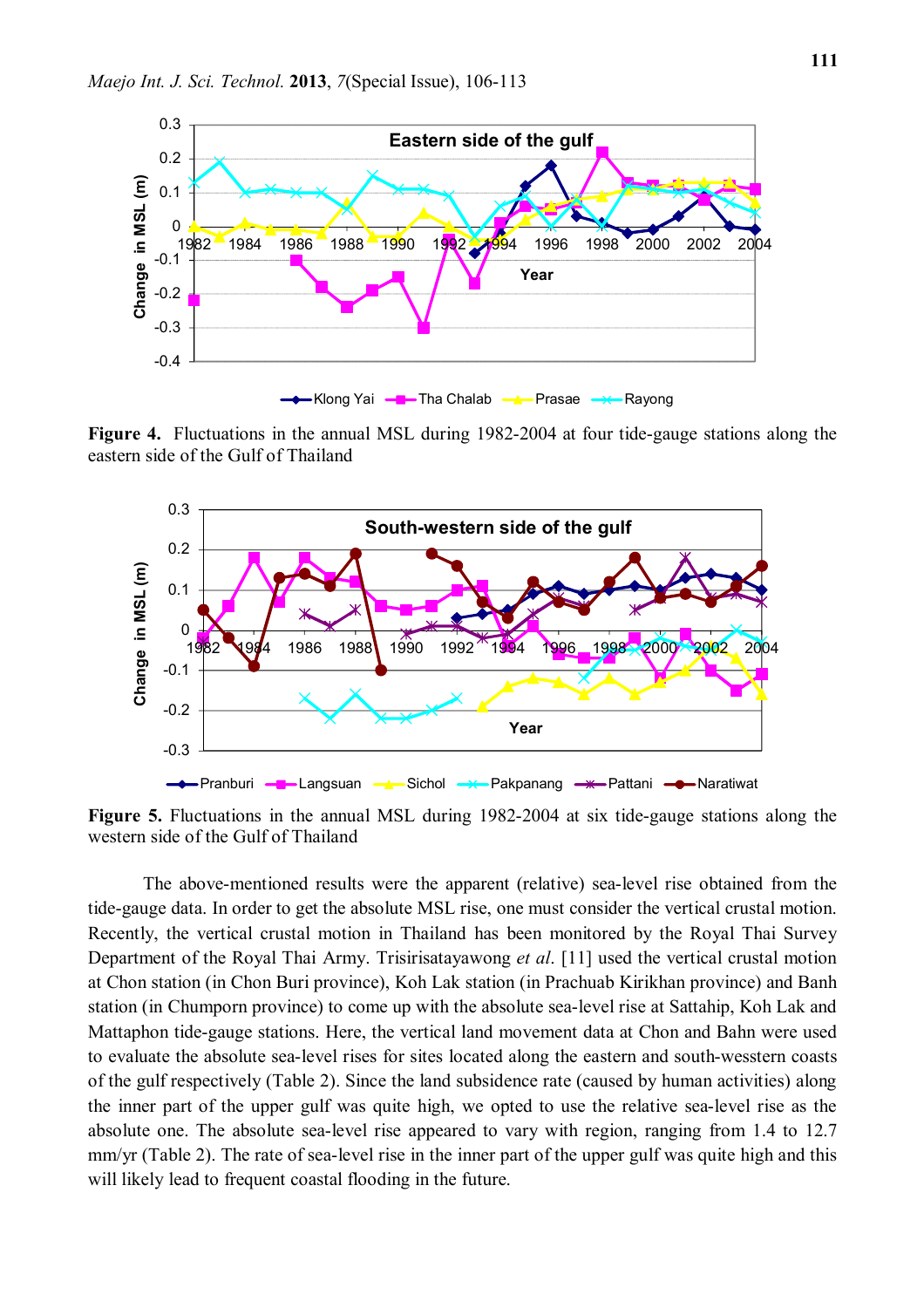| Location           | Relative sea-level    | Vertical crustal   | Absolute sea-level    |
|--------------------|-----------------------|--------------------|-----------------------|
|                    | rise $\text{(mm/yr)}$ | motion (mm/yr) [9] | rise $\text{(mm/yr)}$ |
| Upper gulf         | 12.7                  | -                  | -                     |
| Eastern side       | 0.7                   | $3.8 \pm 1.3$      | 4.5                   |
| South-western side | $-0.8$                | $2.2 \pm 0.8$      | ı4                    |

**Table 2**. Relative sea-level rise and absolute sea-level rise (after correction with vertical crustal motion) for three regions of the Gulf of Thailand

The Sumatra earthquake in 2004 changed the vertical crustal motion in Thailand. According to an analysis by Trisirisatayawong *et al*. [11], the land mass moved upwards at a varying rate but around a few millimetres per year before the earthquake event (pre-2004). After that the land mass moved downwards at a faster pace and currently there is no sign of levelling out. Thus, this should lead to a higher absolute rate of sea-level rise in the Gulf of Thailand in the future.

As mentioned by Punpuk [5] and Neelasri [7], the change in the intra-annual MSL was due to the Ekman transport set up by the monsoonal wind. Therefore, we tried to relate the fluctuation in the annual MSL with the strength of the monsoonal wind. The monthly wind data covering latitude  $5-10^{\circ}$ N and longitude  $100-105^{\circ}$ E during the year 2000-2007 were obtained from the National Aeronautics and Space Administration (NASA) database [15]. A regression analysis was performed between wind strength at each degree and average MSL for each year. The regression and correlation results showed similar trends. The fluctuation in the annual MSL at Naratiwat, Samut Songkram and Samut Sakhon correlated moderately well with the strength of the south-southeastern (SSE) wind (148°-163°) ( $\mathbb{R}^2 \sim 0.6$ ), while that at Rayong correlated with the north-northwestern wind (NNW, 342°). Thus, the strength of the NE monsoonal wind and SE wind (inter-monsoon period) would give rise to annual MSL changes along the western side of the gulf as well as the inner part of the upper gulf, whilst the NNW wind during the SW monsoon would give rise to changes in the sea level in the eastern side of the gulf.

As for the future sea level in the next century (year 2100), the database for impact and vulnerability analysis [16] was used to simulate the sea-level rise under different greenhouse gas emission scenarios with reference to the base condition in the year 1995. The model predicted a rise in the MSL between 0.28-0.65 m, which falls within the range of the absolute sea-level rise rate found in this study, i.e. a total rise of 0.14-1.27 m.

### **CONCLUSIONS**

Tide-gauge data from the Marine Department has revealed that the MSL in the Gulf of Thailand rises at different rates depending on the station location. The impact of the sea-level rise varies by location and depends on a range of environmental characteristics as well as human activities. Land subsidence along the inner Gulf of Thailand makes the area likely to experience great harm under the impact of the rise in sea level. Attention with regard to coastal management plans and preparation for disaster is therefore vital.

#### **ACKNOWLEDGEMENTS**

This research is part of the project entitled "Impacts of climate change on Thailand coastal areas" funded by the National Research University Project of the Commission on Higher Education